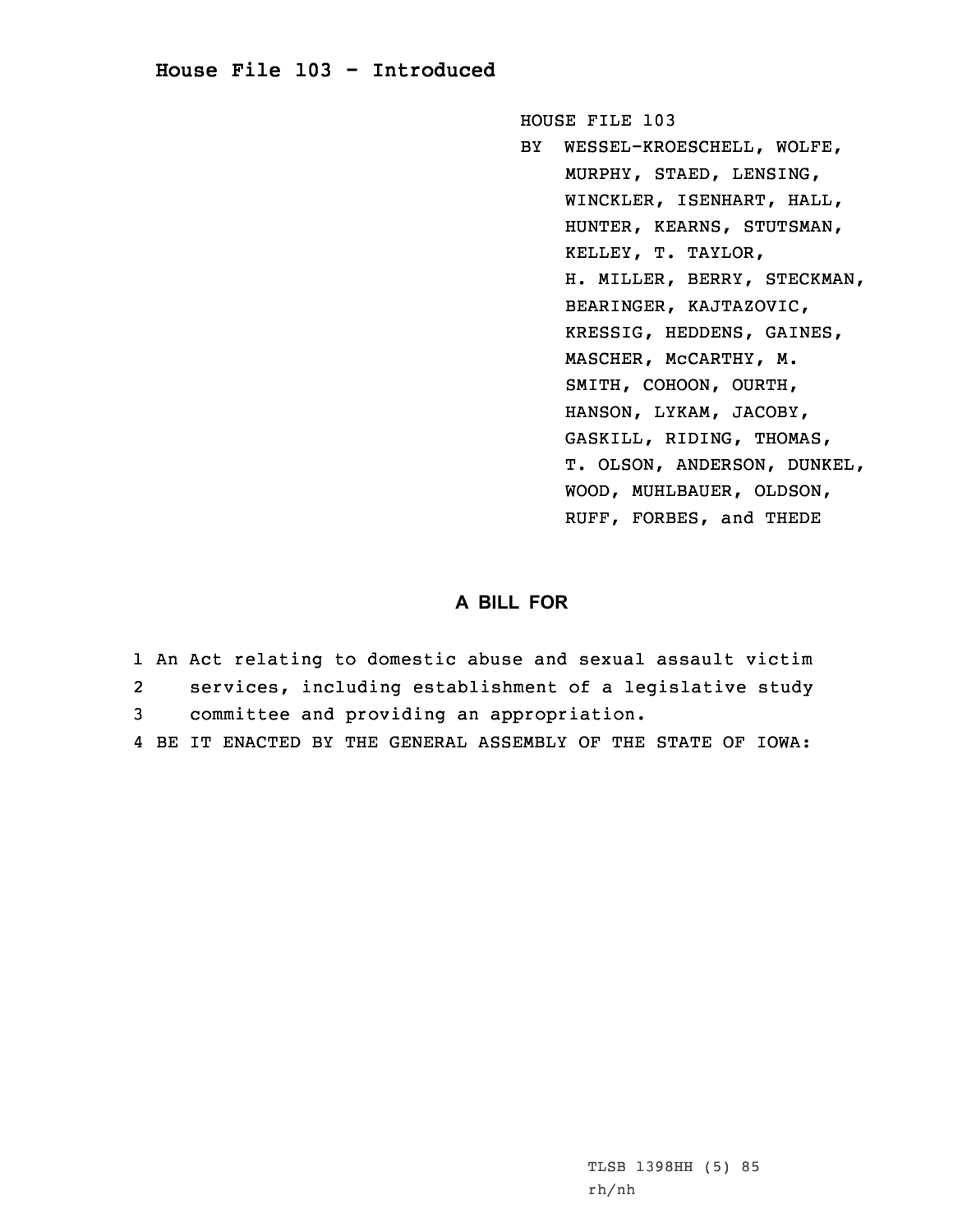1 Section 1. LEGISLATIVE INTERIM STUDY COMMITTEE —— DOMESTIC ABUSE AND SEXUAL ASSAULT SERVICES DELIVERY SYSTEM. The legislative council is requested to establish <sup>a</sup> domestic abuse and sexual assault services delivery system interim study committee. The study committee shall review and provide recommendations relating to the availability, effectiveness, and coordination of programs that provide services and support to victims of domestic abuse and sexual assault including but not limited to shelter-based services, and health care, counseling, and legal services. The committee shall issue its findings and recommendations in <sup>a</sup> report to the general assembly by January 10, 2014. Sec. 2. APPROPRIATION —— DEPARTMENT OF JUSTICE. There is appropriated from the general fund of the state to the department of justice for the fiscal year beginning July 1, 2013, and ending June 30, 2014, the following amount, or so much thereof as is necessary, to be used for the award of funds to programs that provide services and support to victims of domestic abuse and sexual assault: .................................................. \$ 2,000,000 21 EXPLANATION 22 This bill requests the legislative council to establish <sup>a</sup> domestic abuse and sexual assault service delivery system interim study committee and provides an appropriation. Under the bill, the domestic abuse and sexual assault service delivery system interim study committee, if established, shall review and provide recommendations relating to the availability, effectiveness, and coordination of programs that provide services and support to victims of domestic abuse and sexual assault including but not limited to shelter-based services, and health care, counseling, and legal services. The committee shall issue its findings and recommendations in <sup>a</sup> report to the general assembly by January 10, 2014.

35 The bill appropriates \$2 million from the general fund of the

 $-1-$ 

LSB 1398HH (5) 85 rh/nh 1/2